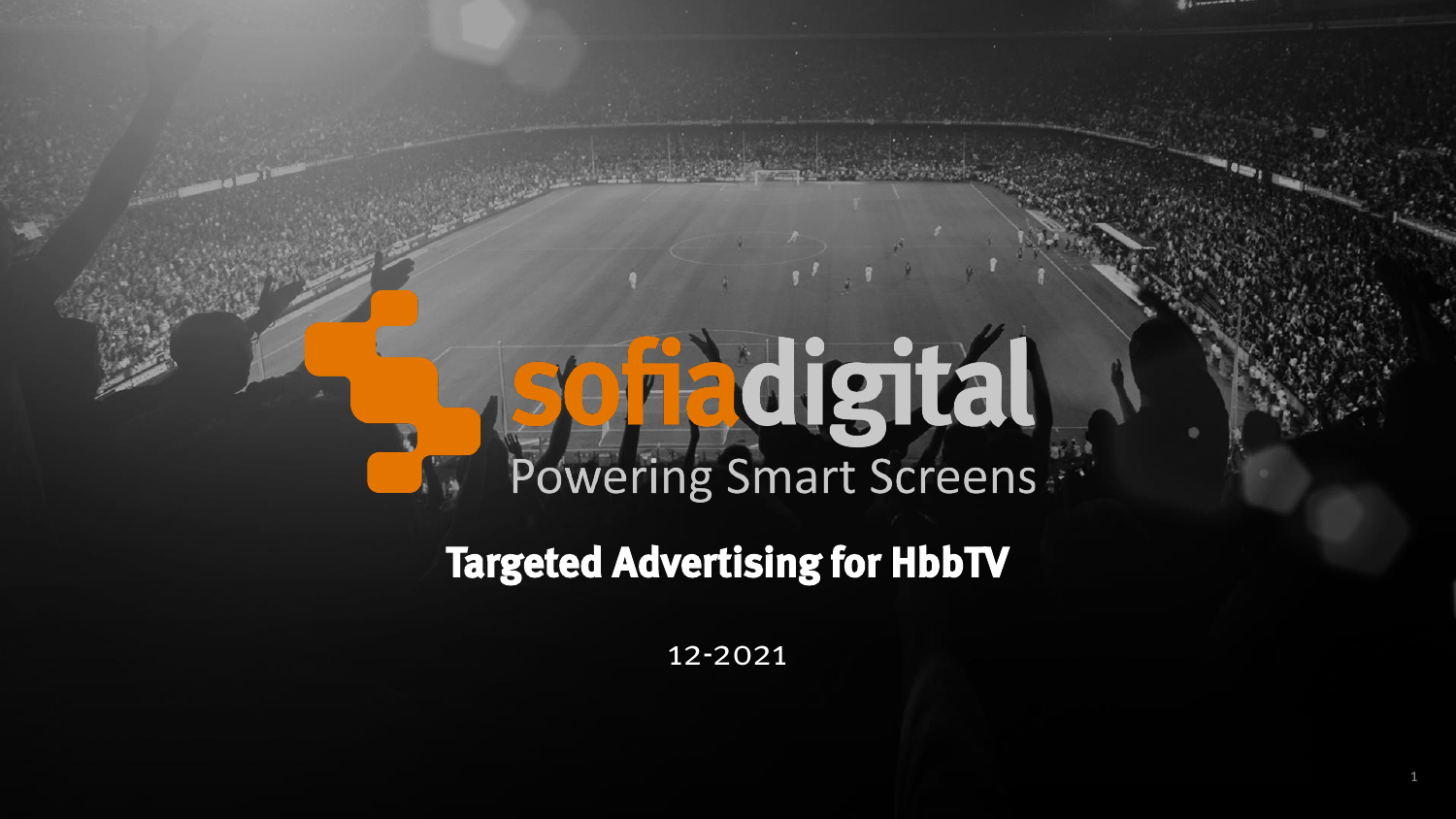## **HbbTV Adoptation Map**

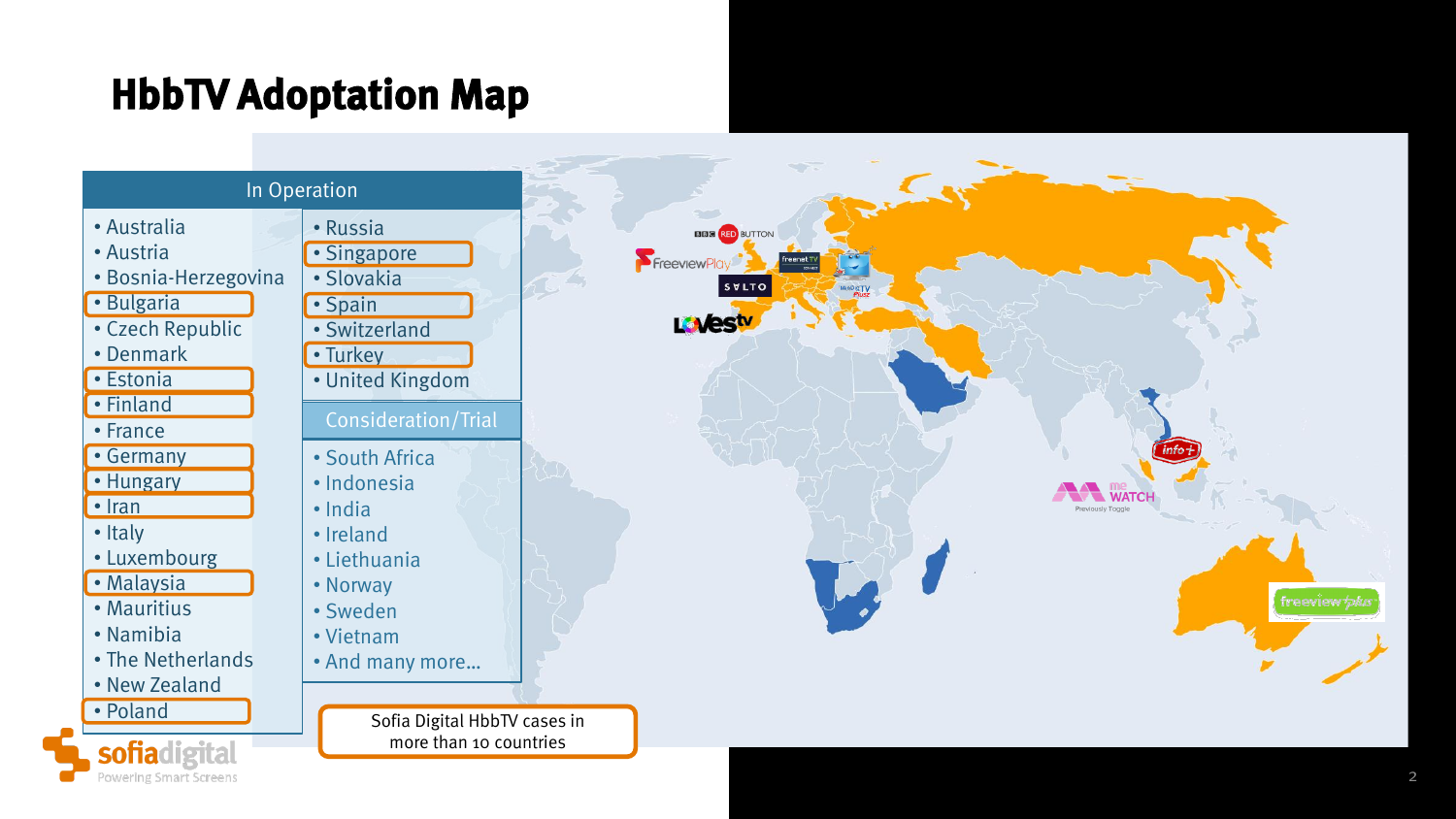

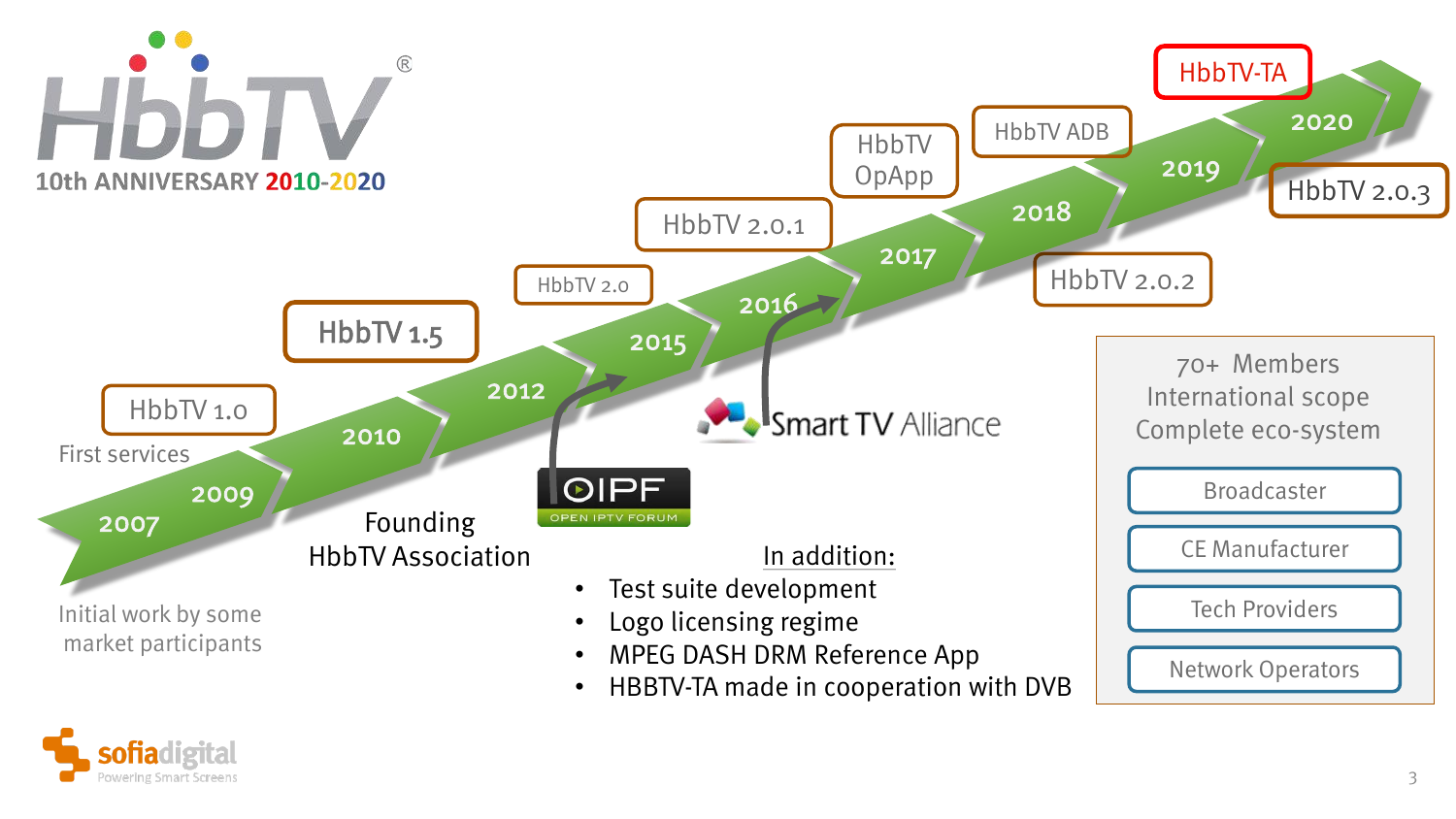## **Targeted Advertising Solution Overview From Sofia Digital**

#### • Sofia Digital's offering for HbbTV

- Sofia Digital has solution for HbbTV AD Spot replacement
- Solution covering both DVB-transmission and client-side application (including the player)
- Client-side Dynamic Ad Insertion (DAI) with VAST
- Support for advertising systems backend including integration with Ad system (Synamedia Iris, Invidi, Google, Freewheel)
- Sofia Digital support also for DVB and HbbTV TA specific standards (when HbbTV-TA compatible receivers comes available)
- Sofia Digital TV Laboratory of over 100 devices
	- All major smart televisions models in Nordic in last 5 years
	- Client side code optimized on different TVs based on a whitelist with parameters

| <b>Seamless User</b><br><b>Experience</b><br><b>Sofia Digital</b> | Measurable<br>Ad platform<br>vendor |
|-------------------------------------------------------------------|-------------------------------------|
| <b>Personalized</b><br>Ad platform<br>vendor                      | Interactive<br><b>Sofia Digital</b> |

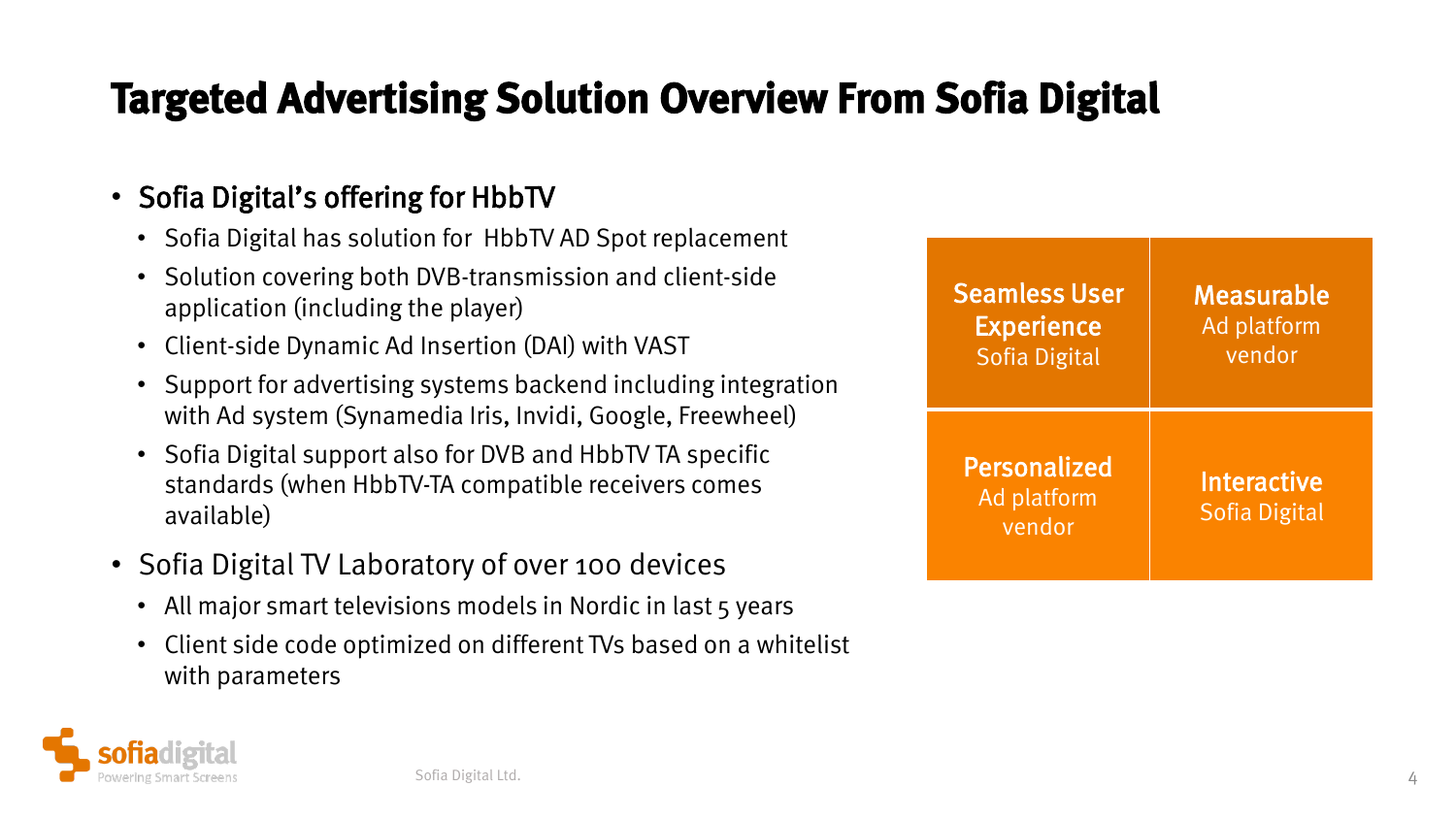## **HbbTV System Diagram**

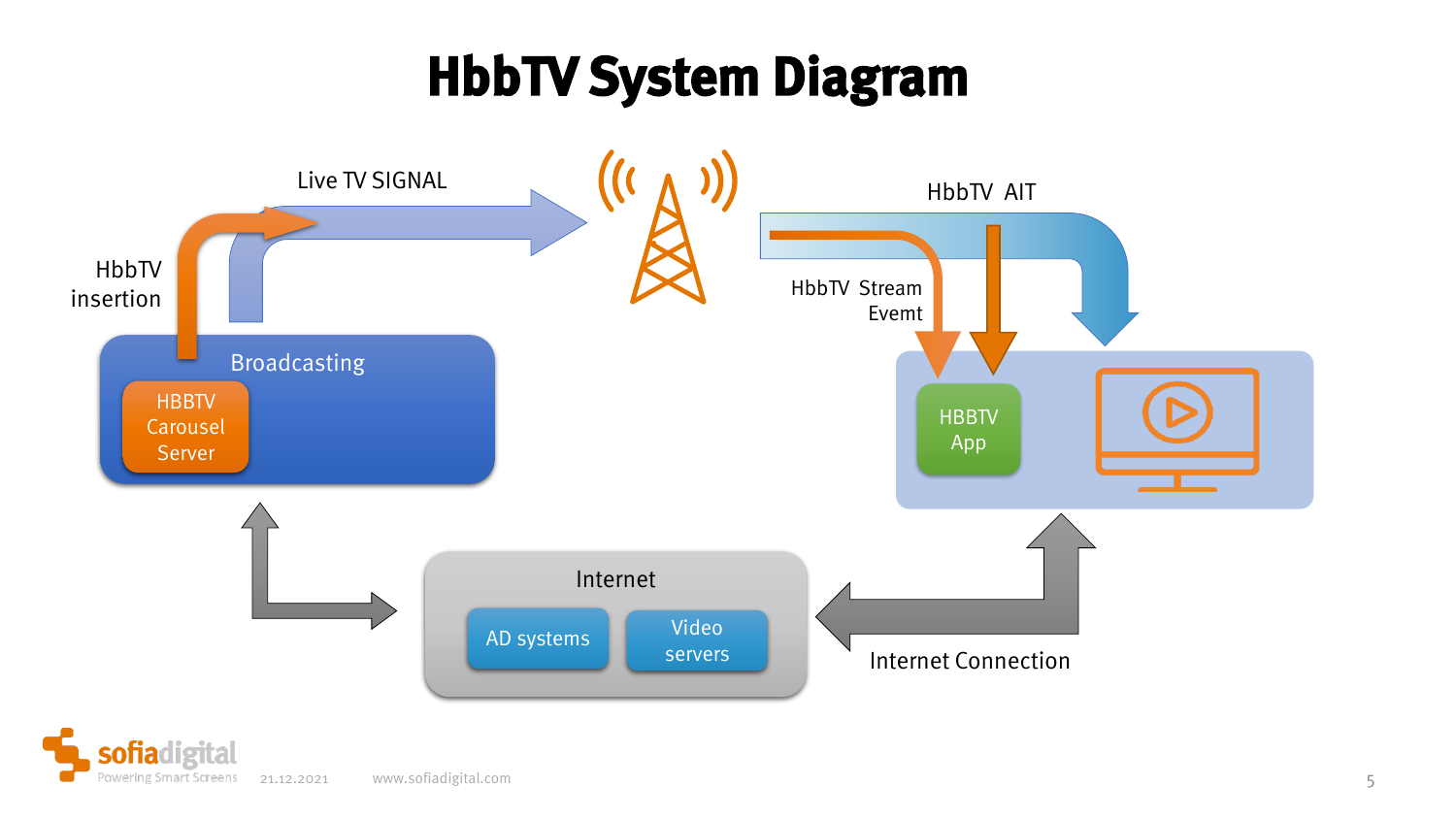#### **Problem Areas in Spot Replacement**



Even HbbTV 2 does NOT provide any truly frame accurate frame switching BUT: New DVB and HbbTV standards provide a number of tools to address the problem areas

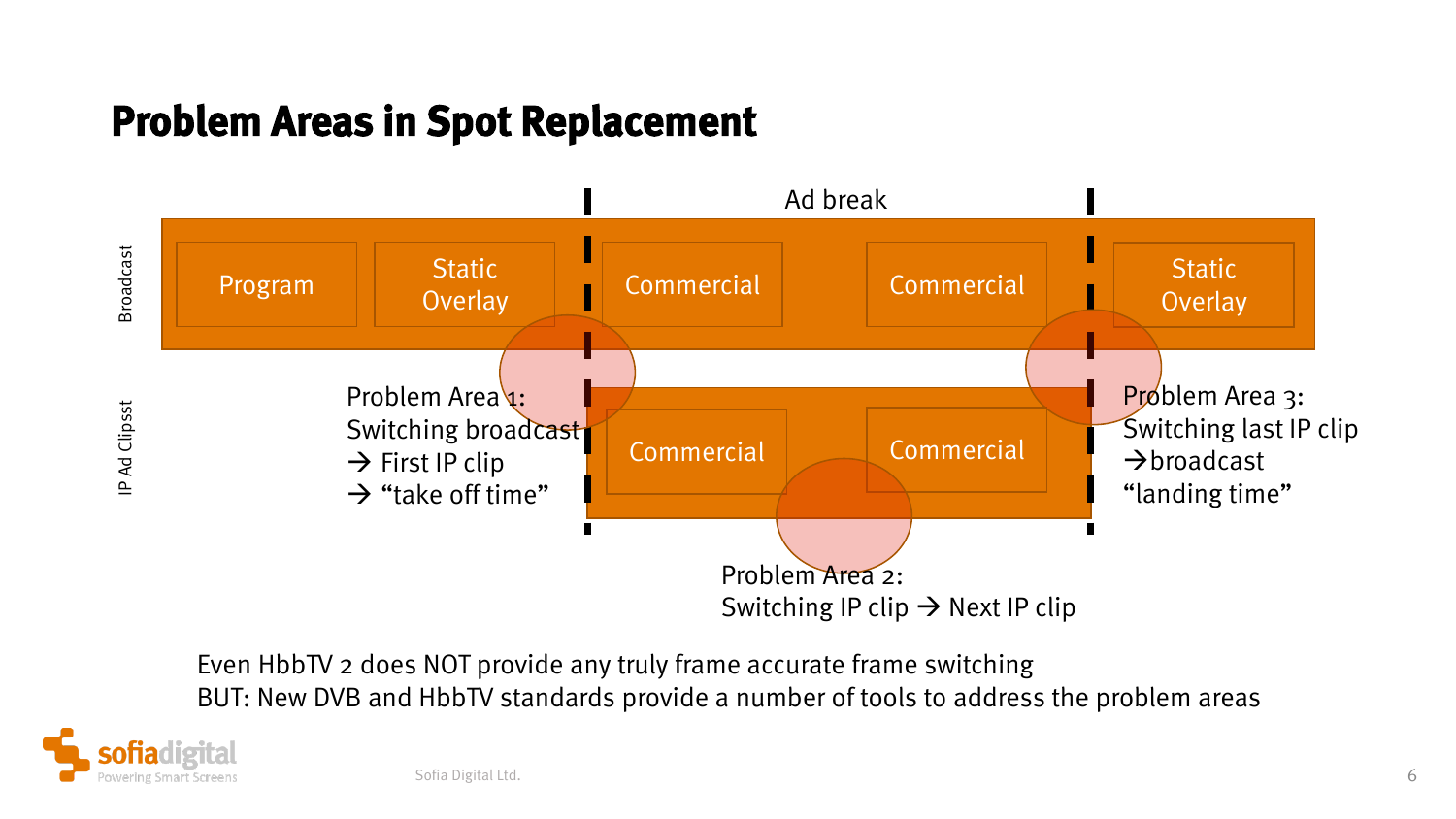## **Switching Broadcast -> First Clip For HbbTV 1.5**



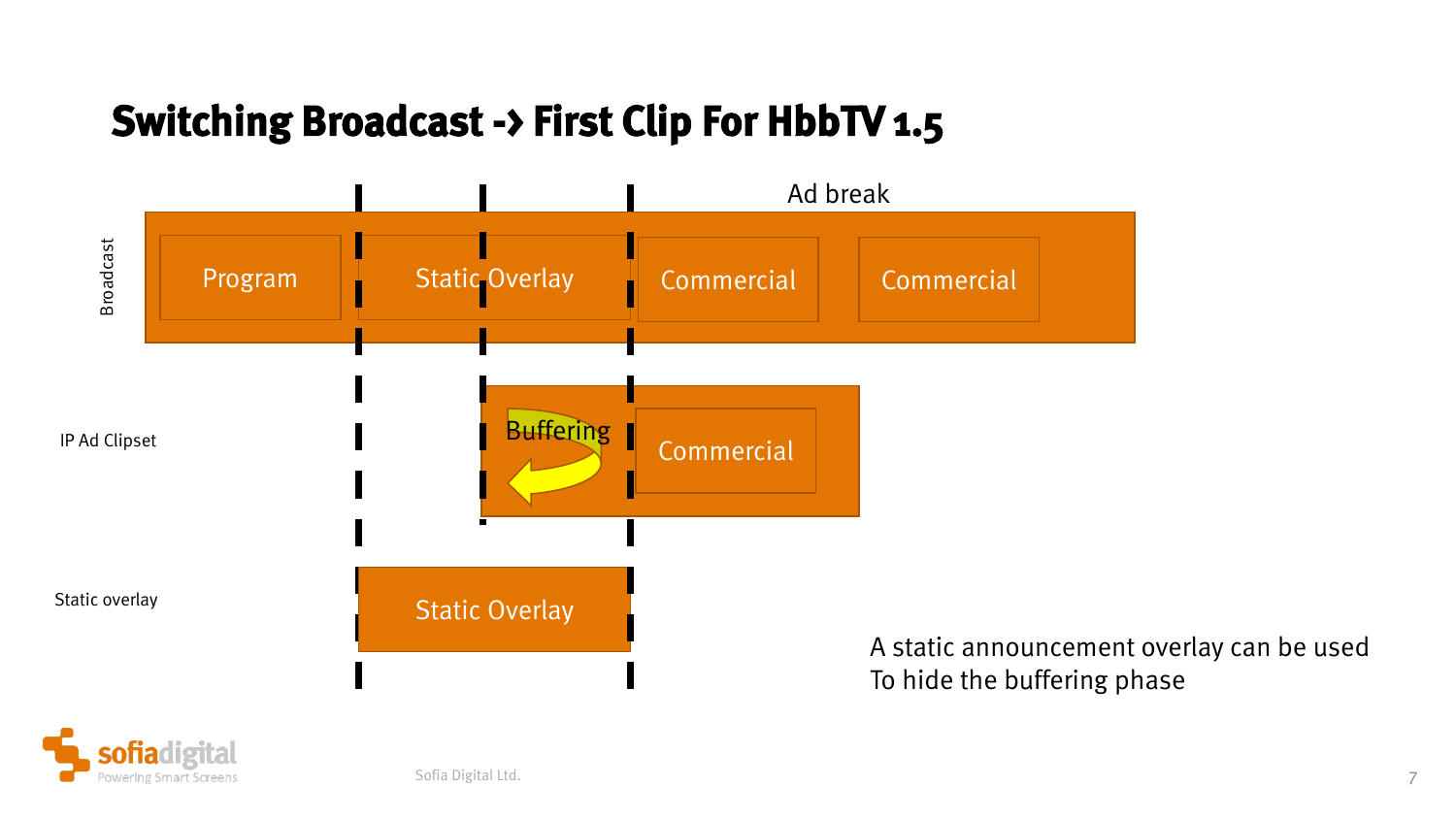#### **Improving Switching Performance Using HbbTV 2**



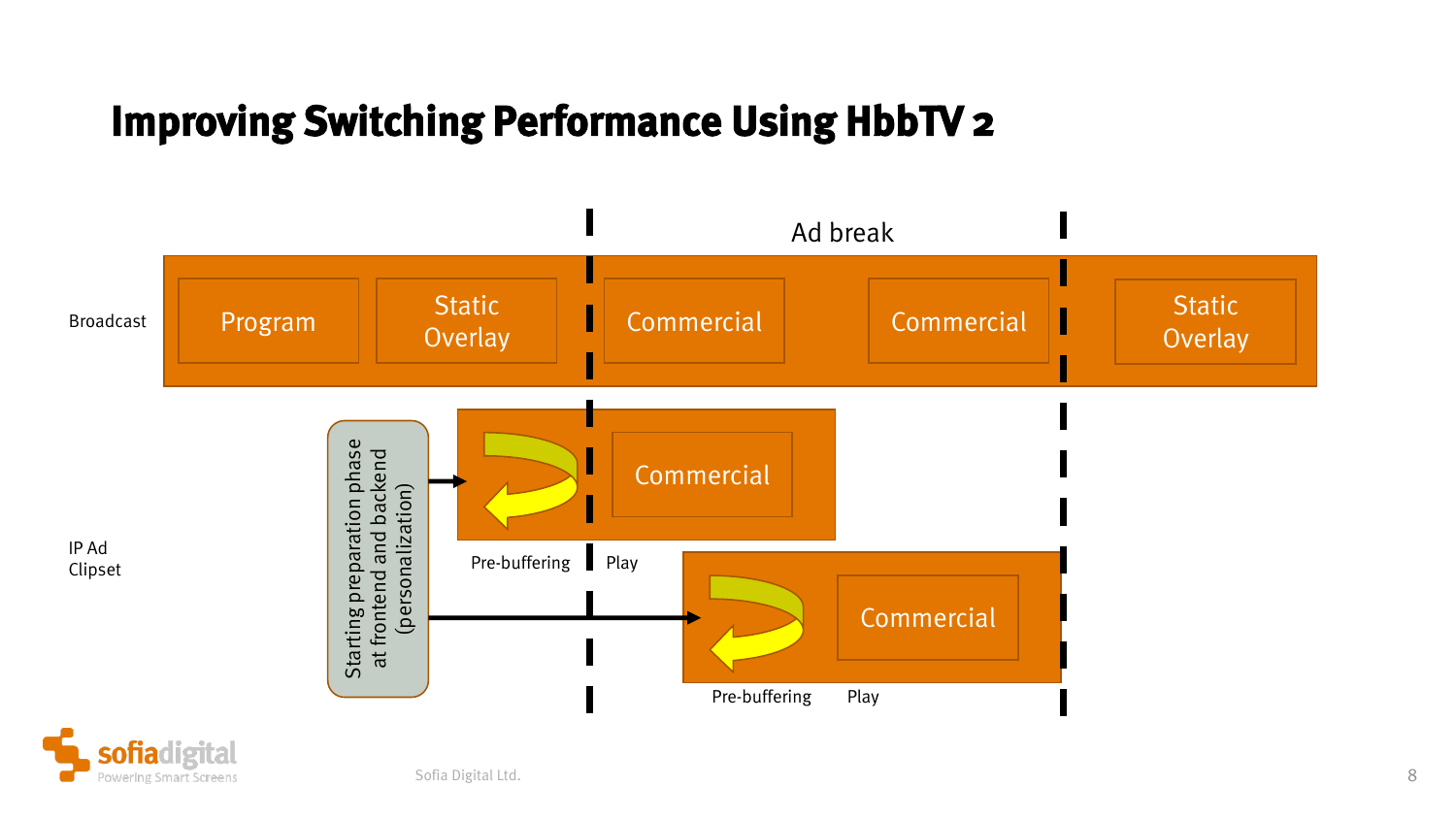## **Production Workflow (SCTE35) With Optional Playout Manager**



- SCTE104 used to signal substitution opportunities.
- Use existing support in many broadcast encoders to convert SCTE104 to SCTE35 messages.
- Introduce new downstream device (Sofia Backstage® Playout Manager) that reads the SCTE35 cue payload (including the PTS SpliceTime) and generates a single cueing Stream Event that includes the PTS of the splicing point.
- HbbTV application receives this single cueing stream event long before the substitution point, and uses it to both: 1) Trigger decisioning and pre-load
	- 2) Later trigger the switch at the PTS SpliceTime specified in the event.

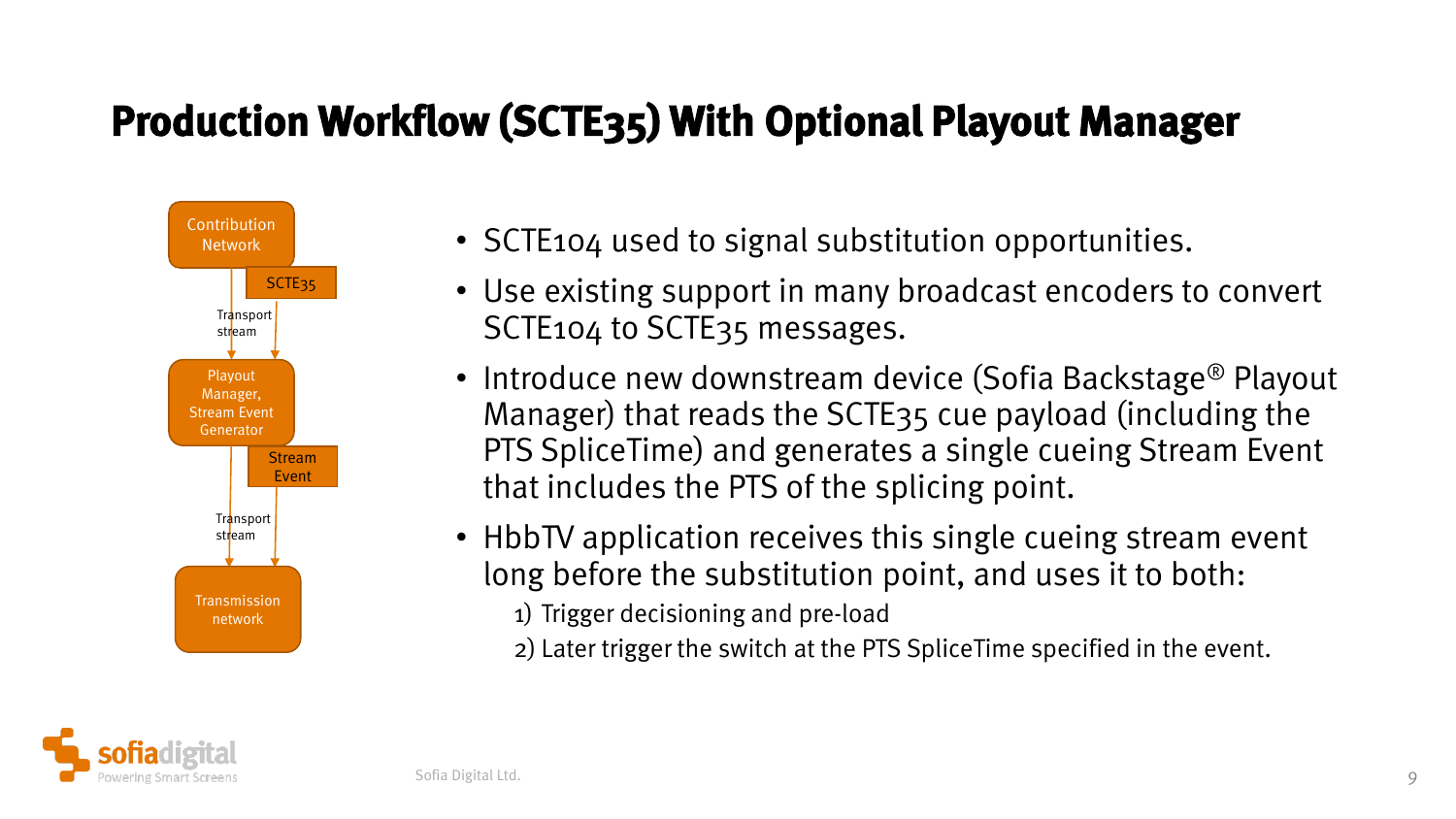#### **Case Example**

- The time to launch the stream event may fluctuate depending on the program schedule alterations (delta time change)
- The transport stream contains SCTE35, which is used to generate stream event in synchronization with the program schedule
- The stream event launches the advertisement at the right time



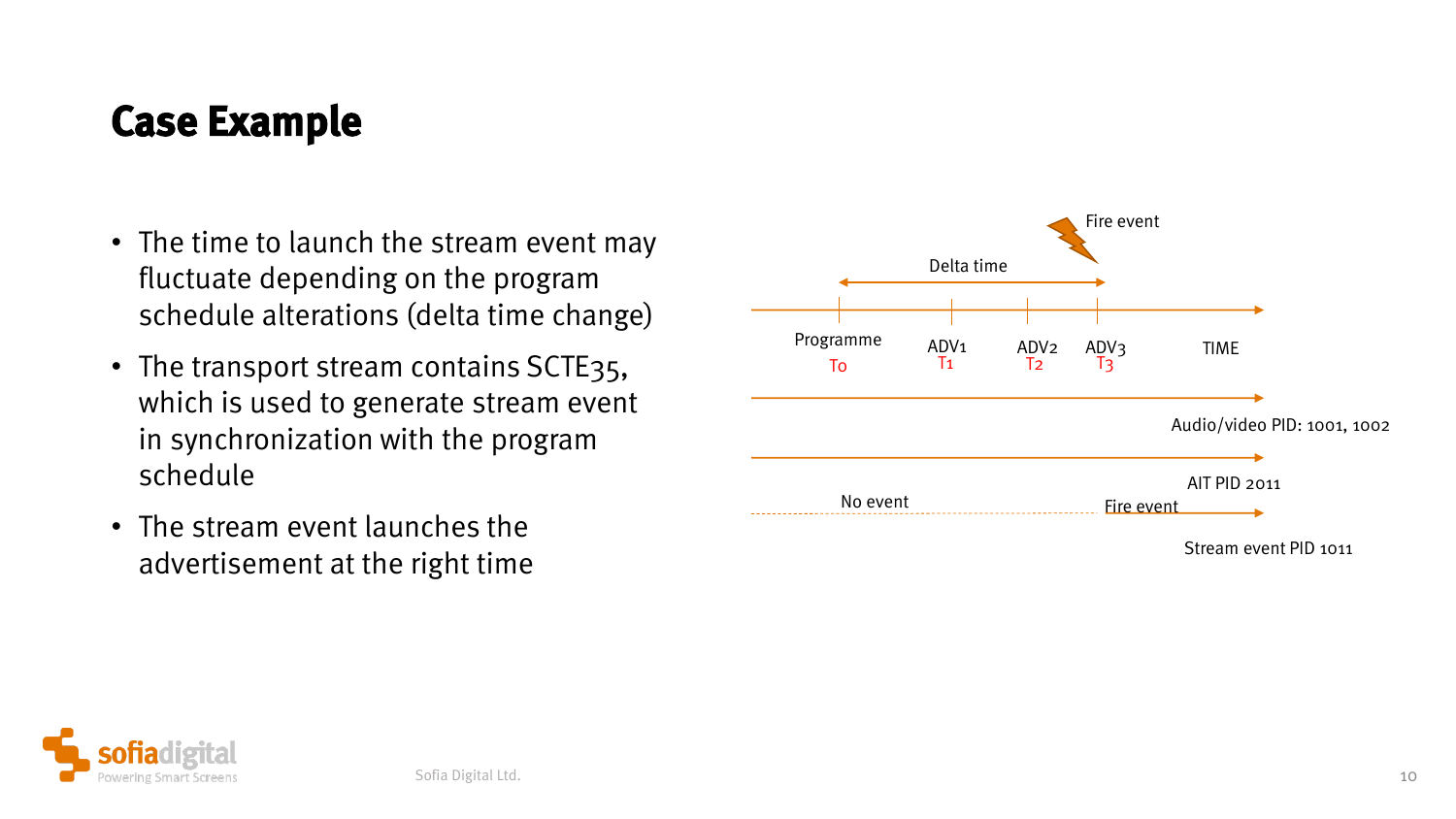## **Television Laboratory**

• Sofia Digital has delivered many sophisticated HbbTV applications to Mediacorp in Singapore, RTM and Mediaprima in Malaysia, MTV, Nelonen and Digita in Finland, Levira in Estonia, TRT in Turkey, Cellnex in Spain and many more around the globe.



- All applications have been tested extensively in Sofia Digital's receiver laboratory with over 100 televisions, which includes various receiver models from every major manufacturer. This ever-expanding collection includes older models since the year 2012 and all major Smart TV models from 2015 onwards as well as the latest models still to be introduced to the market.
- Working with Sofia Digital means that the customer does not need to build their own receiver zoo. Sofia Digital provides dedicated testing personnel familiar with and experienced in HbbTV related testing.
- Testing services are directed by Mr. Juha Joki, who has overseen Sofia Digital's testing services for over 10 years (since 2007).

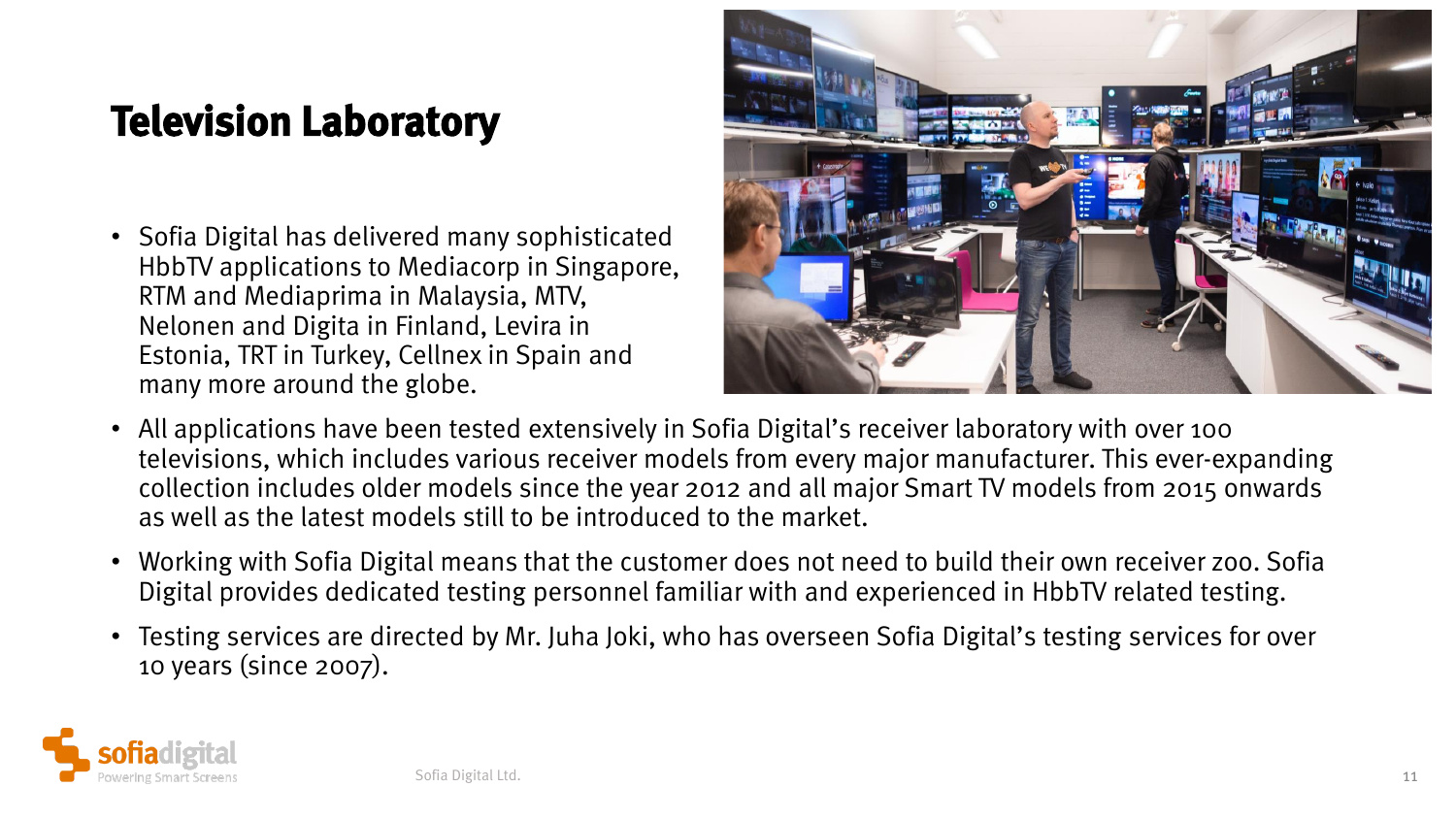## **HbbTV + OTT products available from Sofia Digital**

#### • Sofia Backstage® Playout Manager for HbbTV

- AIT insertion and datacasting with data-carousel
- Installed at the operator/broadcaster head-end
- IP and ASI configurations available for connect to any MUX
- Can be upgraded for full DVB PSI-SI management

#### • Sofia Backstage® VOD Manager

• Video-on demand metadata management

#### • Sofia Backstage® EPG / Guide Manager

- Linear content metadata management
- HbbTV+OTT channel list management
- Sofia Backstage® Author
	- Easy-to-use HbbTV content creation tool